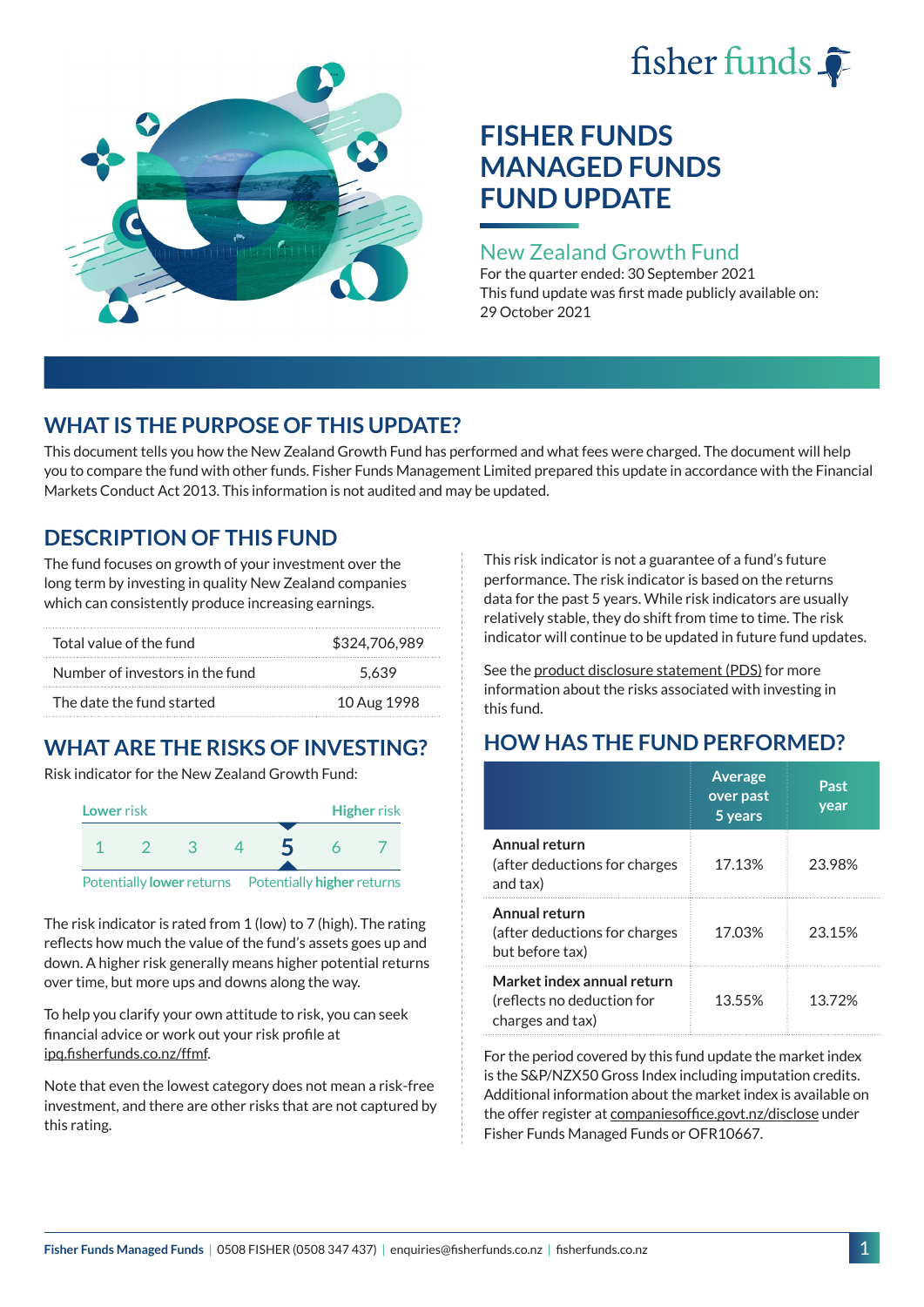## **ANNUAL RETURN GRAPH**



This shows the return after fund charges and tax for each of the last 10 years ending 31 March. The last bar shows the average annual return for the last 10 years, up to 30 September 2021.

**Important:** This does not tell you how the fund will perform in the future.

Returns in this update are after tax at the highest prescribed investor rate (PIR) of tax for an individual New Zealand resident. Your tax may be lower. The market index return reflects no deduction for charges and tax.

#### **WHAT FEES ARE INVESTORS CHARGED?**

Investors in the New Zealand Growth Fund are charged fund charges that include GST. In the year to 31 March 2021 these were:

|                                                       | % of net asset value |
|-------------------------------------------------------|----------------------|
| <b>Total fund charges</b>                             | 352%                 |
| Which are made up of:                                 |                      |
| <b>Total management and</b><br>administration charges | 1.40%                |
| Inding:                                               |                      |
| Manager's basic fee                                   | 1 27%                |
| Other management and<br>administration charges        | 0.13%                |
| Total performance-based fees <sup>1</sup>             | ን 12%                |

Small differences in fees and charges can have a big impact on your investment over the long term.

#### **EXAMPLE OF HOW THIS APPLIES TO AN INVESTOR**

Katie had \$10,000 in the fund at the start of the year and did not make any further contributions. At the end of the year, Katie received a return after fund charges were deducted of \$2,398 (that is 23.98% of her initial \$10,000). Katie did not pay other charges. This gives Katie a total return after tax of \$2,398 for the year.

#### **WHAT DOES THE FUND INVEST IN? Actual investment mix**

This shows the types of assets that the fund invests in.



#### **Target investment mix**

This shows the mix of assets that the fund generally intends to invest in.